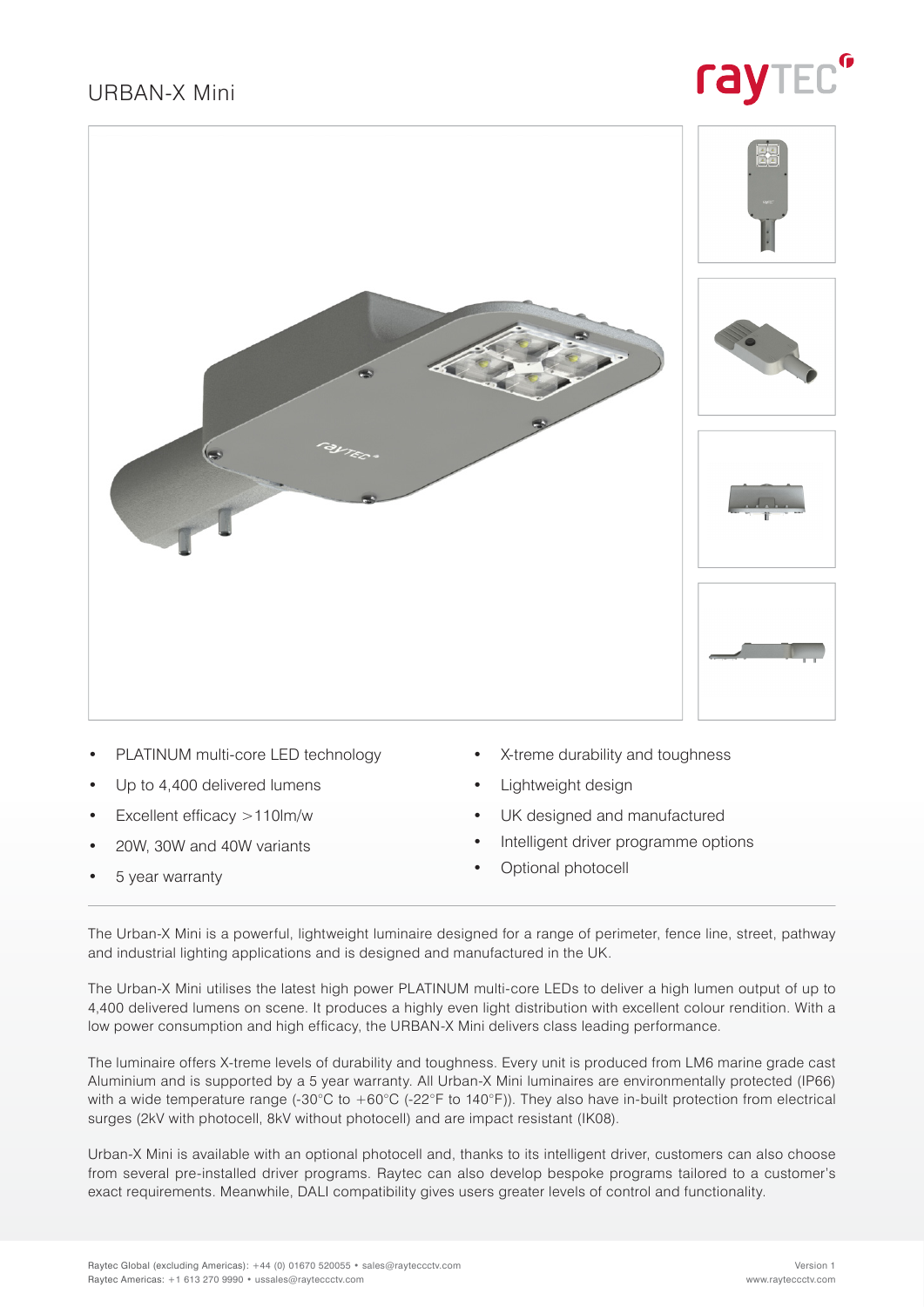## Product Dimensions



| <b>Features</b>                                     | <b>Benefits</b>                                                                                                                                                                                                                                                                                                                                                                                         |  |  |  |
|-----------------------------------------------------|---------------------------------------------------------------------------------------------------------------------------------------------------------------------------------------------------------------------------------------------------------------------------------------------------------------------------------------------------------------------------------------------------------|--|--|--|
| <b>PLATINUM Multi-Core</b><br><b>LED Technology</b> | The Urban-X Mini utilises the latest PLATINUM Multi-Core LED technology together<br>with an enhanced Cool Running™ thermal management system to deliver excellent<br>performance and a light output of up to 4,400 lumens                                                                                                                                                                               |  |  |  |
| <b>Energy Saving</b>                                | With a low power consumption of up to 40W and a high efficacy of 110lm/w, the<br>luminaire delivers significant energy savings and outstanding optical performance                                                                                                                                                                                                                                      |  |  |  |
| X-Treme Durability<br>and Toughness                 | The Urban-X mini is manufactured from LM6 marine grade cast aluminum to give<br>environmental protection (IP66) and safeguard against high salinity, while also being<br>impact resistant (IK08). An inbuilt automatic thermal control (ATC) makes the luminaire<br>suitable for high temperature installations and every unit features surge protection (2kV<br>with photocell, 8kV without photocell) |  |  |  |
| Optics for Any Application                          | A wide choice of beam patterns tailored to achieve the best results for specific<br>applications such as pathway, perimeter and area lighting                                                                                                                                                                                                                                                           |  |  |  |
| Lightweight                                         | Every Urban-X Mini is a 1 piece, lightweight design (2kg (4.4lbs)) which means the<br>luminaire can be safely and easily installed                                                                                                                                                                                                                                                                      |  |  |  |
| Intelligent and Controllable                        | Urban-X Mini is available with a variety of options including a fully programmable driver<br>and/or an optional photocell for full intelligent lighting installations. Intelligent features<br>include DALI compatibility, part night dimming, time & scheduling commands                                                                                                                               |  |  |  |
| Integrated Horizontal<br>Spigot Mount               | With a convenient integrated spigot mount, the luminaire can be fixed to any horizontal<br>pole arrangement with a diameter of up to 42mm (1.65"). Other bracket options<br>available                                                                                                                                                                                                                   |  |  |  |

### 5 YEAR WARRANTY

All Raytec luminaires are provided with an industry leading 5 year warranty and have an expected useful life in excess of 10 years

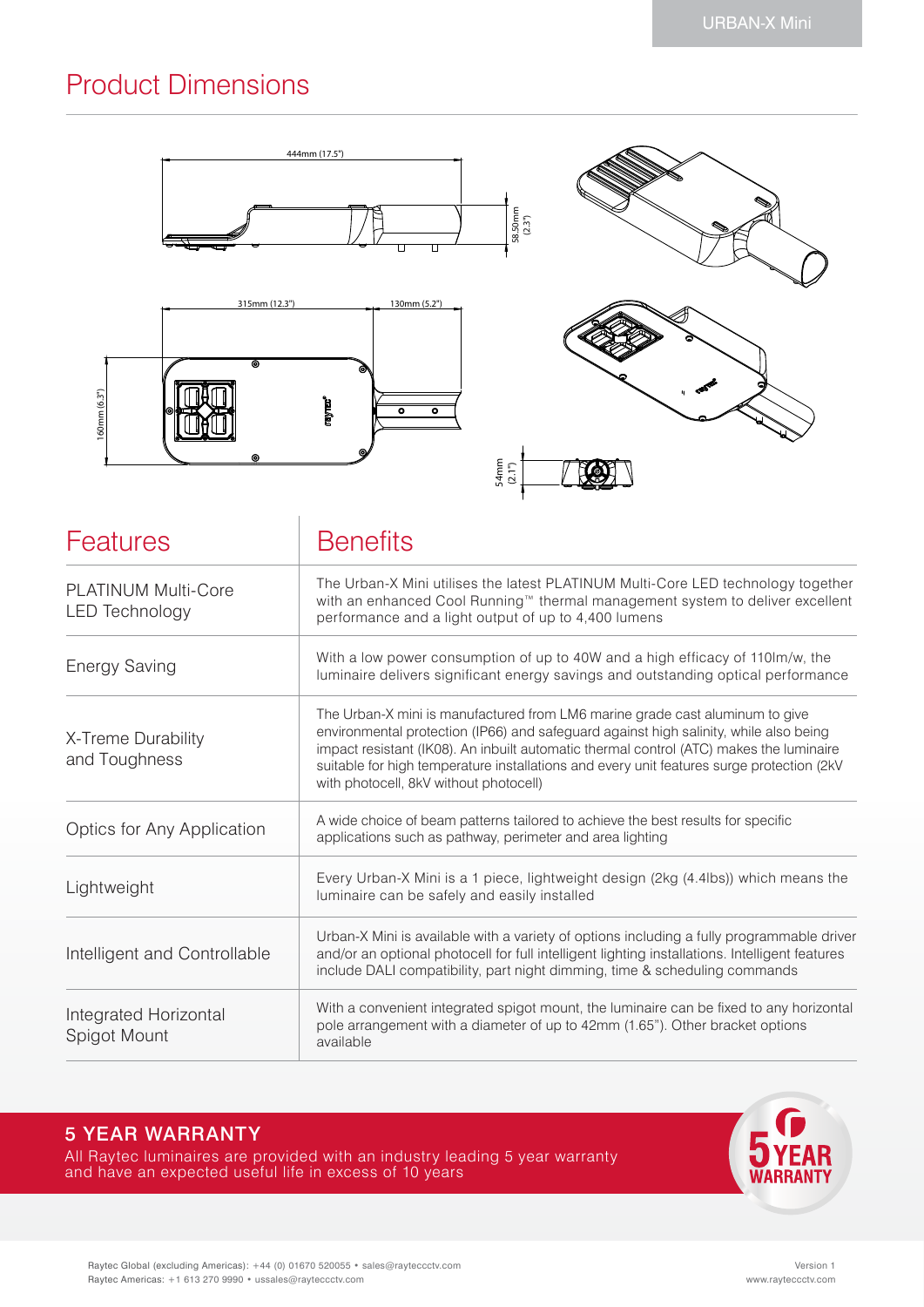## Technical Specifications

#### Electrical

| Input:            | 220-240V AC                                   |
|-------------------|-----------------------------------------------|
| Frequency:        | $50 - 60$ Hz                                  |
| Power Factor:     | $>0.95$ VAC at 230V 50Hz                      |
| Efficiency:       | >80% 230VAC, Full load                        |
| Surge Protection: | Without photocell: 8kV<br>With photocell: 2kV |
| Consumption:      | 20, 30 and 40W versions (model dependent)     |

#### Mechanical and Control

| Spigot (pole) Diameter: | Compatible with up to 42mm (1.65")                                                                   |
|-------------------------|------------------------------------------------------------------------------------------------------|
| Bracketry:              | Supplied with Integrated<br>Horizontal Spigot Mount (vertical entry<br>bracket available on request) |
| Finish:                 | Silver (RAL 9006) polyester powder<br>coating                                                        |
| Cable Length:           | No cable as standard<br>8m and 12m options available<br>3 core or 5 core (DALI) options available.   |
| Dimensions:             | 160 x 444 x 58.5mm (6.3 x 17.48 x 2.3")                                                              |
| Weight:                 | 2kg (4.4lbs)                                                                                         |
| Photocell:              | Optional mini photocell<br>Other photocell options available                                         |

#### Optical

| Total Lumens:                       | 20W - 2,200lm<br>30W - 3,300lm<br>40W - 4.400lm |
|-------------------------------------|-------------------------------------------------|
| Angle:                              | See beam angle options below                    |
| LED Type:                           | PLATINUM Multi-Core LED                         |
| Number of LEDs:                     | $\overline{4}$                                  |
| Wavelength:                         | White-Light                                     |
| Colour Temperature:                 | 4000K (other options available)                 |
| Colour Reproduction<br>Index (CRI): | >70                                             |

#### Environmental and Safety

| Temp Range:             | -30 $^{\circ}$ to +60 $^{\circ}$ C (-22 to 140 $^{\circ}$ F) with<br>automatic thermal control |
|-------------------------|------------------------------------------------------------------------------------------------|
| IP Rating:              | <b>IP66</b>                                                                                    |
| Safety:                 | EN60598 Approved                                                                               |
| Warranty:               | 5 Years                                                                                        |
| Country of Manufacture: | United Kingdom                                                                                 |
| Impact Resistance:      | IK08                                                                                           |
| Salinity:               | LM6 marine grade cast aluminium                                                                |

## Light Distribution

Urban-X is available with a choice of three standard beam angles to suit a wide range of applications (other options available).

#### Perimeter/Pathway - PP1



Area - AR1



#### Perimeter/Pathway - PP2



*Beam angles and lux levels are based on a typical installation with a 4m (13ft) mounting height over a 10x20m (33x66ft) area.* 10 15 20 25 40 [lx]

Raytec Global (excluding Americas): +44 (0) 01670 520055 • sales@rayteccctv.com Raytec Americas: +1 613 270 9990 • ussales@rayteccctv.com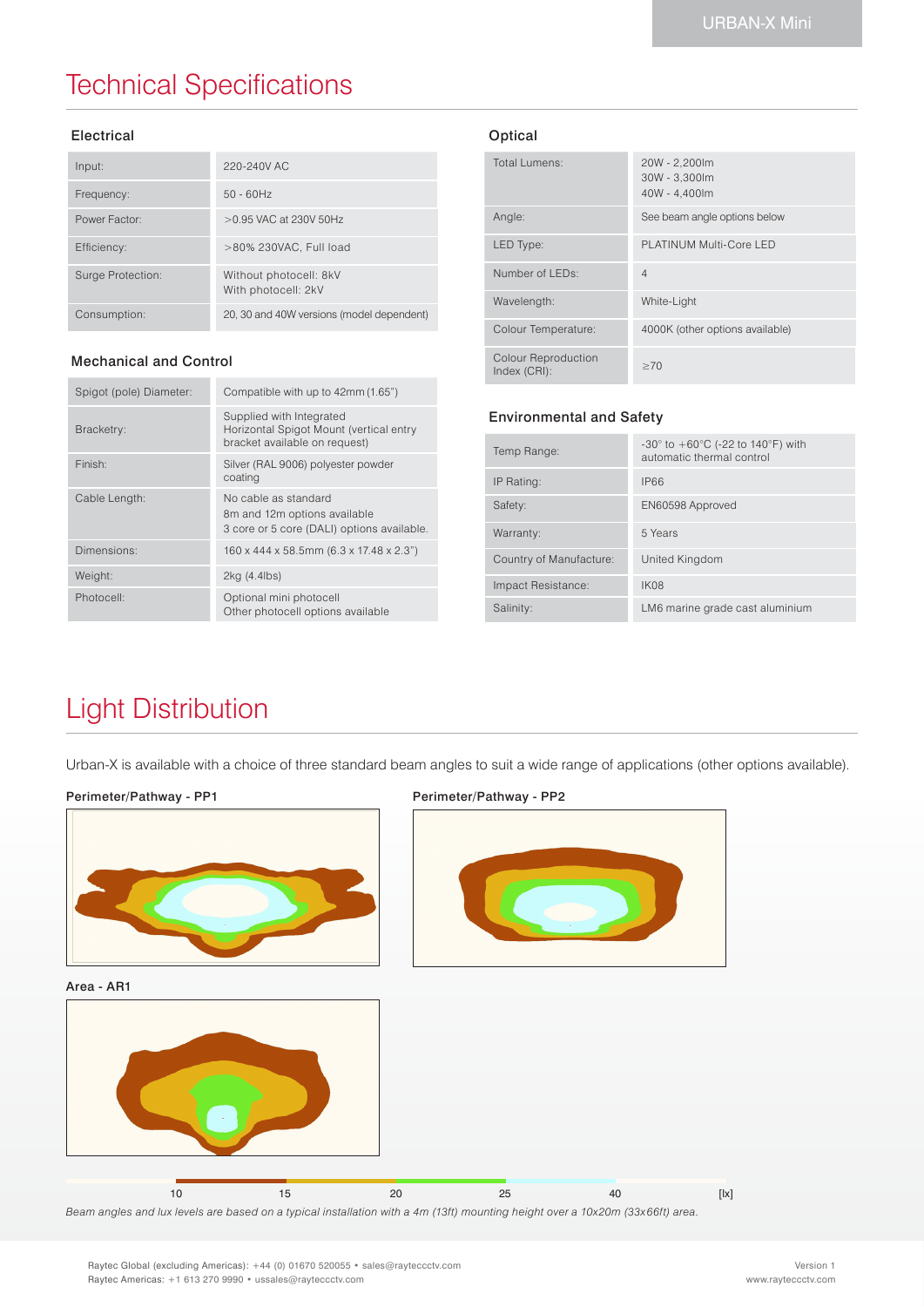### Intelligent Driver Program Options

The intelligent driver option in Urban-X allow the illuminator to be pre-programmed during manufacture to give the best performance for any application. Raytec offer 5 standard programming options:

#### ID1 - Soft Start

The luminaire operates at 100% output with a 5 second soft start from power being applied to the unit or from the photocell activation (when fitted).

#### ID2 - Timer Dimming

The luminaire operates at 100% power for 5 hours from power being applied or from photocell activation (when fitted) and then switches to 50% power until the next cycle.



#### ID3 - Active Dimming 50%, ID4 - Active Dimming 25%

The luminaire's driver records the length of consecutive nights and dims to either 50% (ID3) or 25% (ID4) power, 1 hour before the midpoint of the night and up to 6 hours after, to deliver significant energy savings.

This program would typically require the use an inbuilt or remote photocell to monitor the hours of darkness.



#### ID5 - Event Trigger

Designed to be used in conjunction with other control equipment, once power is applied, or triggered, the luminaire will operate at 100% for 30 minutes and then switch off until re-activated.



\*Programmes (ID2-1D5) also feature a 5 second soft start as shown in ID1

100 Percentage Output Percentage Output75 50 25 Dusk Night Dawn Photocell: On Midpoint Photocell: Off

#### ID*x* - Custom

A customer specified intelligent driver program that Raytec will develop and pre-install (contact Raytec for more information).